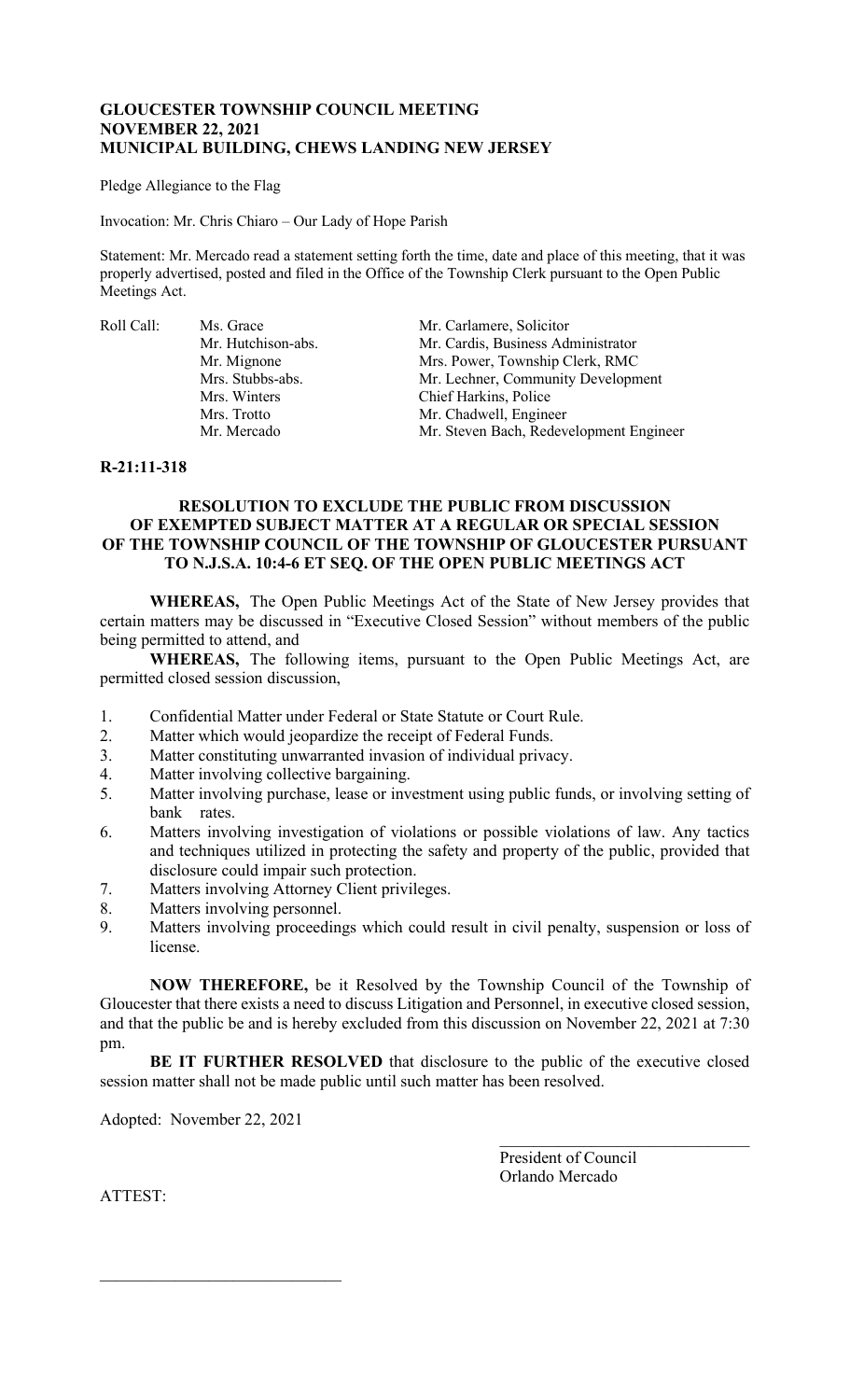Township Clerk Nancy Power, RMC

Mrs. Trotto made a motion to go into closed session, seconded by Mr. Mignone. Roll call vote: All in favor. Motion carried. 5-0.

## **GLOUCESTER TOWNSHIP COUNCIL MEETING NOVEMBER 22, 2021 MUNICIPAL BUILDING, CHEWS LANDING NEW JERSEY**

Pledge Allegiance to the Flag

Statement: Mr. Mercado read a statement setting forth the time, date and place of this meeting, that it was properly advertised, posted and filed in the Office of the Township Clerk pursuant to the Open Public Meetings Act.

Roll Call: Ms. Grace Mr. Carlamere, Solicitor Mr. Hutchison-abs. Mr. Cardis, Business Administrator<br>Mr. Mignone Mrs. Power, Township Clerk, RMC Mrs. Power, Township Clerk, RMC Mrs. Stubbs-abs. Mr. Lechner, Community Development Mrs. Winters Chief Harkins, Police Mrs. Trotto Mr. Chadwell, Engineer<br>Mr. Mercado Mr. Steven Bach. Redev Mr. Steven Bach, Redevelopment Engineer

#### **PUBLIC PORTION:**

Mr. Mercado opened the public portion. There being no comment, the public portion was closed.

#### **ORDINANCE(S) FIRST READING**

#### **O-21-14**

# **ORDINANCE AMENDING ORDINANCE O-03-03, LAND DEVELOPMENT TO PROVIDE A MEDICAL CANNABIS DISPENSARY BY AN ALTERNATIVE TREATMENT CENTER TO INCLUDE A MARIJUANA RETAIL DISPENSARY AS A PERMITTED USE IN THE HC – HIGHWAY COMMERCIAL DISTRICT**

**WHEREAS**, during the November 3, 2020 General Election, New Jersey voters passed Public Ballot Question Number 1, amending the State Constitution to legalize the possession and use of marijuana for persons age 21 and older, and to legalize the cultivation, processing, and sale of retail marijuana pursuant to strict statutory and regulatory licensing standards (the "Constitutional Amendment"); and

**WHEREAS**, pursuant to the Constitutional Amendment, the New Jersey Legislature introduced and enacted the New Jersey Cannabis Regulatory, Enforcement Assistance, and Marketplace Modernization Act, P.L. 2021, c.16 (the "Marketplace Modernization Act"), which amended existing laws governing medical marijuana to establish, among other things, a framework for the licensure, regulation, taxation, and oversight of marijuana businesses; and

**WHEREAS**, Section 31 of the Marketplace Modernization Act authorizes municipalities to enact certain ordinances governing the use, licensure, and taxation of marijuana businesses at the local level, and requires municipalities that wish to enact zoning ordinances governing the marijuana industry to do so within 180 days of the law's passage; and

**WHEREAS**, Gloucester Township adopted Ordinance O-21-09 on August 09, 2021 within the required 180 days governing the use, licensure, and taxation of marijuana businesses at the local level; and

**WHEREAS**, Gloucester Township wishes to enact this ordinance to allow a Medical Cannabis Dispensary operated by an Alternative Treatment Center to also include a Marijuana Retail Dispensary under a Class 5 New Jersey State Marketplace Conditional, or Microbusiness License within the same facility as the Medical Cannabis Dispensary as a permitted use in the HC – Highway Commercial District; and

**WHEREAS**, this Ordinance, including the terms utilized herein and any interpretation of its provisions, is intended to be consistent with the terms and intent of the New Jersey Cannabis Regulatory, Enforcement Assistance, and Marketplace Modernization Act P.L. 2021, c.16, and its associated regulations, *N.J.A.C.* §8:64-1, *et seq*., as amended from time to time; and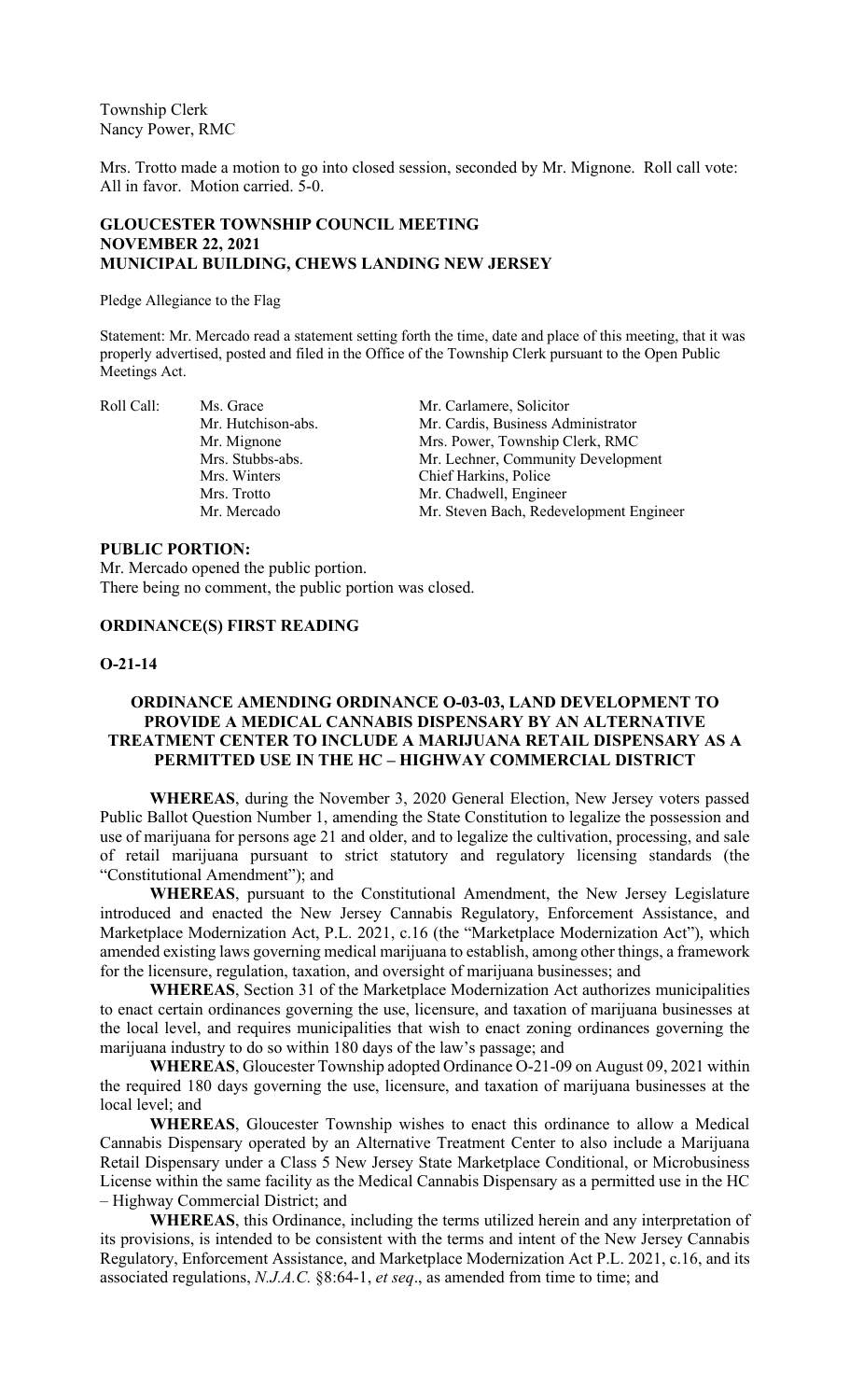**WHEREAS**, this Ordinance is intended only to operate in accordance with and pursuant to the Township's authority under State Law, and is not intended to authorize nor encourage any activity pertaining to the cultivation, processing, distribution, sale, or use of marijuana and marijuana products in a manner that violates State law or Federal directives; and

**WHEREAS,** the Township Council has reviewed and accepted the recommendation of the Planning Board and has determined that it is in the best interest of the Township to adopt this Amendment.

**NOW THEREFORE BE IT ORDAINED** by the Township Council of the Township of Gloucester, County of Camden, and State of New Jersey, that Ordinance O-03-03, Land Development is hereby amended, as follows:

SECTION 1. That Ordinance O-03-03, Land Development, §416, titled "Highway Commercial (HC) District" subsection B. Permitted Uses is hereby amended to add the following permitted use:

- "24. Alternative Treatment Center Medical Cannabis Dispensary.
	- a. A Medical Cannabis Dispensary operated by an Alternative Treatment Center, as these terms are defined by the New Jersey Cannabis Regulatory, Enforcement Assistance, and Marketplace Modernization Act, P.L. 2021, c 16, as a satellite dispensary location subject to the following requirements:
		- i. Full support by the Mayor and Township Council of the Township of Gloucester, County of Camden as part of its application to the New Jersey Department of Health for review by the New Jersey Cannabis Regulatory Commission after the effective date of the Jake Honig Compassion Use Medical Cannabis Act, P.L. 2019, c. 153.
		- ii. An Alternative Treatment Center may also operate a Marijuana Retail Dispensary under a Class 5 New Jersey State Marketplace, Conditional, or Microbusiness License within the same facility as the Medical Cannabis Dispensary.

**BE IT FURTHER ORDAINED**, if any section, subsection or part, clause or phrase of this Ordinance shall be declared invalid by judgment of any court of competent jurisdiction, such section, subsection, part, clause or phrase shall be deemed to be severable from the remainder of the ordinance; and

**BE IT FURTHER ORDAINED**, that all ordinances and provisions thereof inconsistent with the provisions of this Ordinance shall be and are hereby repealed to the extent of such inconsistency; and

**BE IT FINALLY ORDAINED**, that this Ordinance shall take effect immediately after final passage and publication as required by law.

Introduced: November 22, 2021

\_\_\_\_\_\_\_\_\_\_\_\_\_\_\_\_\_\_\_\_\_\_\_\_\_

Mayor David Mayer

\_\_\_\_\_\_\_\_\_\_\_\_\_\_\_\_\_\_\_\_\_\_\_\_\_

ATTEST:

Township Clerk Nancy Power, RMC

> President of Council Orlando Mercado

\_\_\_\_\_\_\_\_\_\_\_\_\_\_\_\_\_\_\_\_\_\_\_\_\_

Mrs. Trotto made a motion to adopt on first reading, to have a second reading and public hearing on December 13, 2021 and to advertise by synopsis, seconded by Mrs. Winters. Roll call vote: All in favor. Motion carried. 5-0.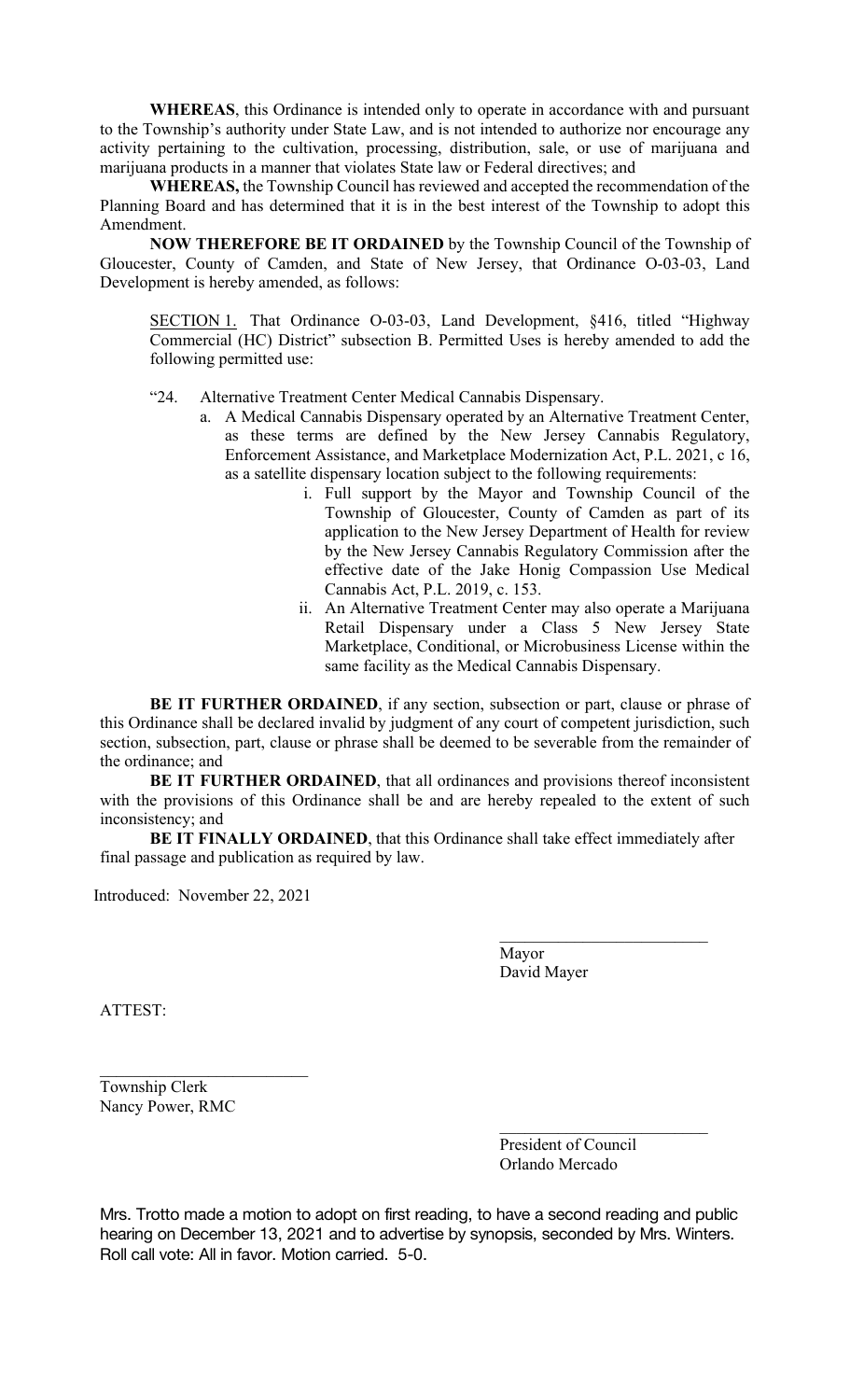## **ORDINANCE(S) SECOND READING (PUBLIC HEARING):**

#### **O-20-07**

## **ORDINANCE OF THE TOWNSHIP OF GLOUCESTER, COUNTY OF CAMDEN AND STATE OF NEW JERSEY AMENDING ORDINANCE O-03-03, LAND DEVELOPMENT ADOPTING A LITTLE POND OVERLAY (LPO) ZONING DISTRICT FOR BLOCK 20601, LOT 4 GLOUCESTER TOWNSHIP, CAMDEN COUNTY, NEW JERSEY.**

Mr. Mercado opened the public hearing.

Steven Bach clarified there are additional lots, included in Lot 4, that are not listed. Mr. Bach provided a synopsis of the ordinance.

Mr. Carlamere further explained conversations with the developer.

Sam Sweet of Erial requested the ordinance be tabled as he stated the agenda was not posted on the website 48 hours prior to the meeting. Mr. Lechner stated from a notice perspective, relevant parties within 200 feet were noticed. Mr. Mercado clarified between the agenda and the addendum. Mr. Carlamere outlined to council the law in New Jersey regarding land developed ordinances and the notices that were sent regarding this ordinance in particular.

Bill Reese of Brookline Drive asked what will stop the developer from applying for low income housing after developing. Mr. Bach explained the property is not zoned to include affordable housing. Mr. Reese asked if a population impact study has been performed. Mr. Bach explained there has not been a formal application. Once an application has been submitted, studies would be completed at that time.

Danielle Angeloni of Cameron Circle expressed her concern with only residents within 200 feet being noticed and how this development will negatively impact her. Ms. Angeloni explained her view that the township should not change the zoning to accommodate the property owner. Denise Coyne of Chews Landing Road stated the agenda was not posted on the website. Mrs. Coyne expressed her dissatisfaction with the township changing zoning and how the proposed

project meets two requirements of the master plan. Mrs. Coyne shared her findings after comparing Gloucester Township with Washington Township.

Sandy Brooks of West Kennedy Drive asked for a percentage of requests that have been turned down. A number could not be provided. Ms. Brooks expressed her concerns with the township catering to a business owner leaving town. Mr. Carlamere clarified.

Dana Hendry of Black Horse Pike expressed her concern with new townhomes and the student body increase to the elementary school. Ms. Hendry stated the impact study should have been completed prior to approving this project. Mr. Mercado explained this ordinance is to approve an overlay, not a project. Mr. Bach explained market rate. Ms. Hendry expressed her concern with empty stores in strip malls currently. Ms. Hendry suggested a time stamp that residents could view showing the agenda was posted.

John Crescenzo of Downs Avenue stated a three-story townhome does not fit in with the current area. Mr. Mercado stated the ordinance allows up to three stories. Mr. Bach further clarified. Mrs. Power, Township Clerk, provided confirmation the agenda was posted.

Shaunessy Smithman of Millbridge Gardens asked for the phone number for residents to call to see if a meeting is postponed. Mr. Mercado explained. Ms. Smithman expressed her concern with new residents not being able to find employment in town and a lack of public transportation.

Paul Krug of Blackwood Estates suggested adding the time of the meeting on the council agenda. Mr. Krug asked council to consider retaining the commercial zoning on the property to assist property owners in the township. Mr. Krug suggest residents attend meetings for change. Linda Gilch of Arline Avenue asked if there is a committee that markets businesses in the township. Mr. Mercado explained. Ms. Gilch asked if the public may attend economic development meetings. Mr. Mercado explained.

Elizabeth Dugan of Blenheim stated it appears the township is not following an overall plan when it comes to development. Mr. Mercado explained. Mr. Lechner further explained the township's master plan.

Lou Forshini of Cameron Circle asked if a cannabis facility is being built near Pennco Tech. Mr. Lechner explained that area is being developed for townhomes.

Roseanne Kuchanski stated she believed the property was not for sale, but there are architects and a real estate company involved. Mr. Bach explained that Pettit created the concept plan for the owners. Ms. Kuchanski expressed her dissatisfaction with unbeneficial development in the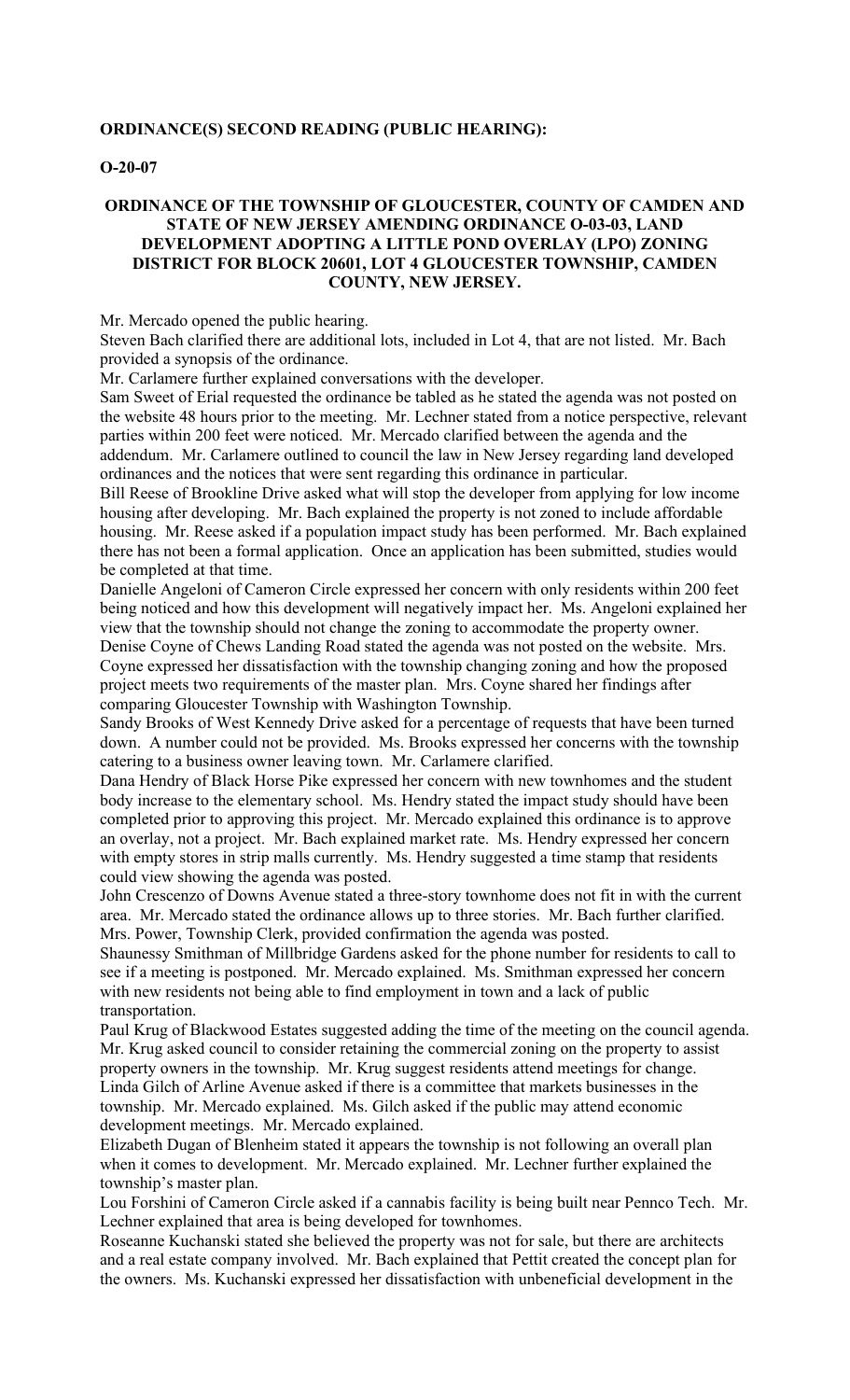township.

Sherri Walsh of Laurelwood Court stated she has been a resident of Gloucester Township her entire life and recounted change that she lived through. Mrs. Walsh suggested single family homes or a 55 and older community.

Brian Burns of Erial stated he also did not see the agenda posted. Mr. Burns asked if commercial property can be purchased as open space and stated there is \$1 million dollars remaining in open space funds. Mr. Burns suggested the township post on the website any disruption of property an acre or more. Mr. Burns described the open space preserved near the Nike Base.

Mr. Lechner explained the planning and zoning board agendas are posted on the website for residents to review.

Sam Sweet of Erial asked for an explanation as to why the agenda was not posted on the website. Mr. Mercado stated the meeting was paused so that Mrs. Power could obtain confirmation. Mrs. Power further explained.

Denise Coyne of Chews Landing Road stated approval of this ordinance sets a precedent that any land owner can do the same thing. A discussion was held regarding commercial property. Mrs. Coyne asked what an overlay means. Mr. Bach explained. Mrs. Coyne asked how many affordable housing units are still needed. Mr. Bach suggested Mrs. Coyne submit an OPRA Request. Mrs. Coyne asked council if they received the recommendation and public comments from the planning board meeting. Mr. Lechner stated the planning board has not memorialized the resolution and minutes have not been completed, but passed by majority vote of the planning board members. Mr. Bach further explained there was no finding by the board to provide comments from the public, but to memorialize the comments in the minutes. There being no further comment, the public hearing was closed.

Mrs. Trotto made a motion to adopt, seconded by Mr. Mignone. Roll call vote: All in favor. Motion Carried. 5-0.

# **O-21-13**

# **ORDINANCE FIXING THE COMPENSATION OF OFFICERS AND EMPLOYEES OF THE TOWNSHIP OF GLOUCESTER IN THE COUNTY OF CAMDEN**

Mr. Mercado opened the public hearing. There being no comment, the public hearing was closed.

Mrs. Trotto made a motion to adopt, seconded by Mr. Mignone. Roll call vote: All in favor. Motion Carried. 5-0.

# **CONSENT AGENDA:**

#### **R-21:11-319**

#### **RESOLUTION AUTHORIZING PAYMENT OF BILLS**

**BE IT RESOLVED BY THE** Township Council of the Township of Gloucester, in the County of Camden, that the following bills are approved by the Township Council in accordance with the provisions of Ordinance 0-82-16 and certified by the Chief Financial Officer that the claims are proper obligation of the township, that adequate funds are available to honor these claims in the account indicated and the claim should be paid:

| <b>CURRENT ACCOUNT</b>                                                                             |    |            |
|----------------------------------------------------------------------------------------------------|----|------------|
| Per attached computer readout of the claims presented in the amount of                             | \$ | 611,029.27 |
| <b>CAPITAL ACCOUNT</b><br>Per attached computer read out of the claims presented in the amount of  | \$ | 182,392.72 |
| <b>ANIMAL TRUST</b><br>Per attached computer read out of the claims presented in the amount of     | S  | 150.00     |
| <b>TRUST</b><br>Per attached computer readout of the claims presented in the amount of             | S  | 20,522.25  |
| <b>OPEN SPACE TRUST</b><br>Per attached computer readout of the claims presented in the amount of  | S  | 2,818.52   |
| <b>DEVELOPERS ESCROW</b><br>Per attached computer readout of the claims presented in the amount of | \$ | 28,447.25  |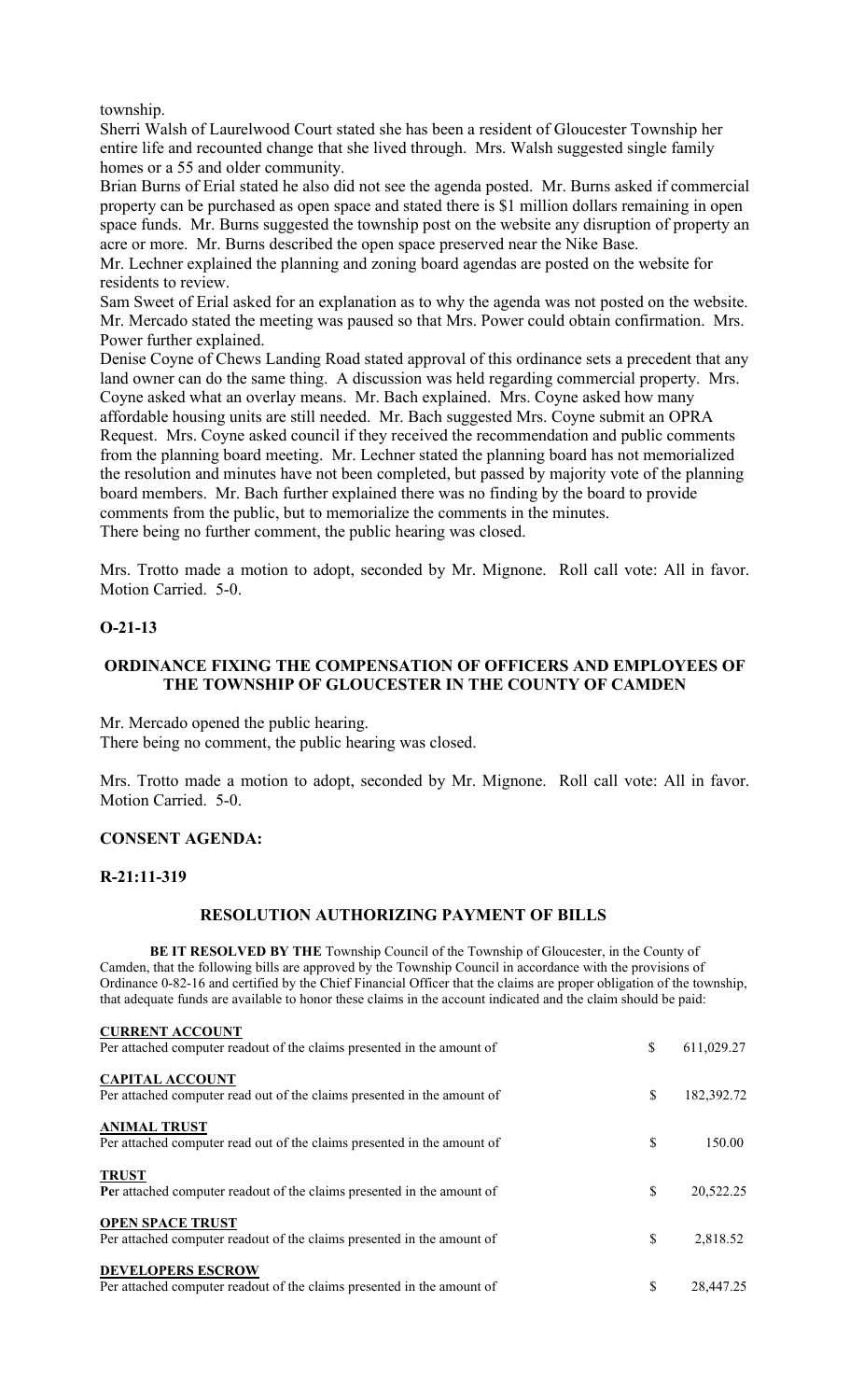#### **MANUAL CHECKS** Per attached computer readout of the claims presented in the amount of \$ 152,259.39

Adopted: November 22, 2021

ATTEST:

President of Council Orlando Mercado

Township Clerk, Nancy Power, RMC

\_\_\_\_\_\_\_\_\_\_\_\_\_\_\_\_\_\_\_\_\_\_\_\_\_\_

Mrs. Winters made a motion to adopt, seconded by Mrs. Trotto. Roll call vote: All in favor. Motion Carried. 5-0.

## **R-21:11-320**

# **RESOLUTION AUTHORIZING REFUNDS FROM THE DEPARTMENT OF COMMUNITY DEVELOPMENT**

 **BE IT RESOLVED** by the Township Council of the Township of Gloucester that the following refunds be and are hereby authorized:

Refund for fence variance Application# 212037C in the amount of \$160.00.

Payable to: Keva White 2 Sterling Court Blackwood, NJ 08012

Adopted: November 22, 2021

President of Council Orlando Mercado

ATTEST:

Township Clerk Nancy Power, RMC

Mrs. Winters made a motion to adopt, seconded by Mrs. Trotto. Roll call vote: All in favor. Motion Carried. 5-0.

# **R-21:11-321**

# **RESOLUTION AUTHORIZING REFUNDS FROM THE DEPARTMENT OF FINANCE**

**BE IT RESOLVED,** by the Township Council of the Township of Gloucester that the following refunds be and are hereby authorized:

> #15402-212037C 2 Sterling Court Block 8601 Lot 15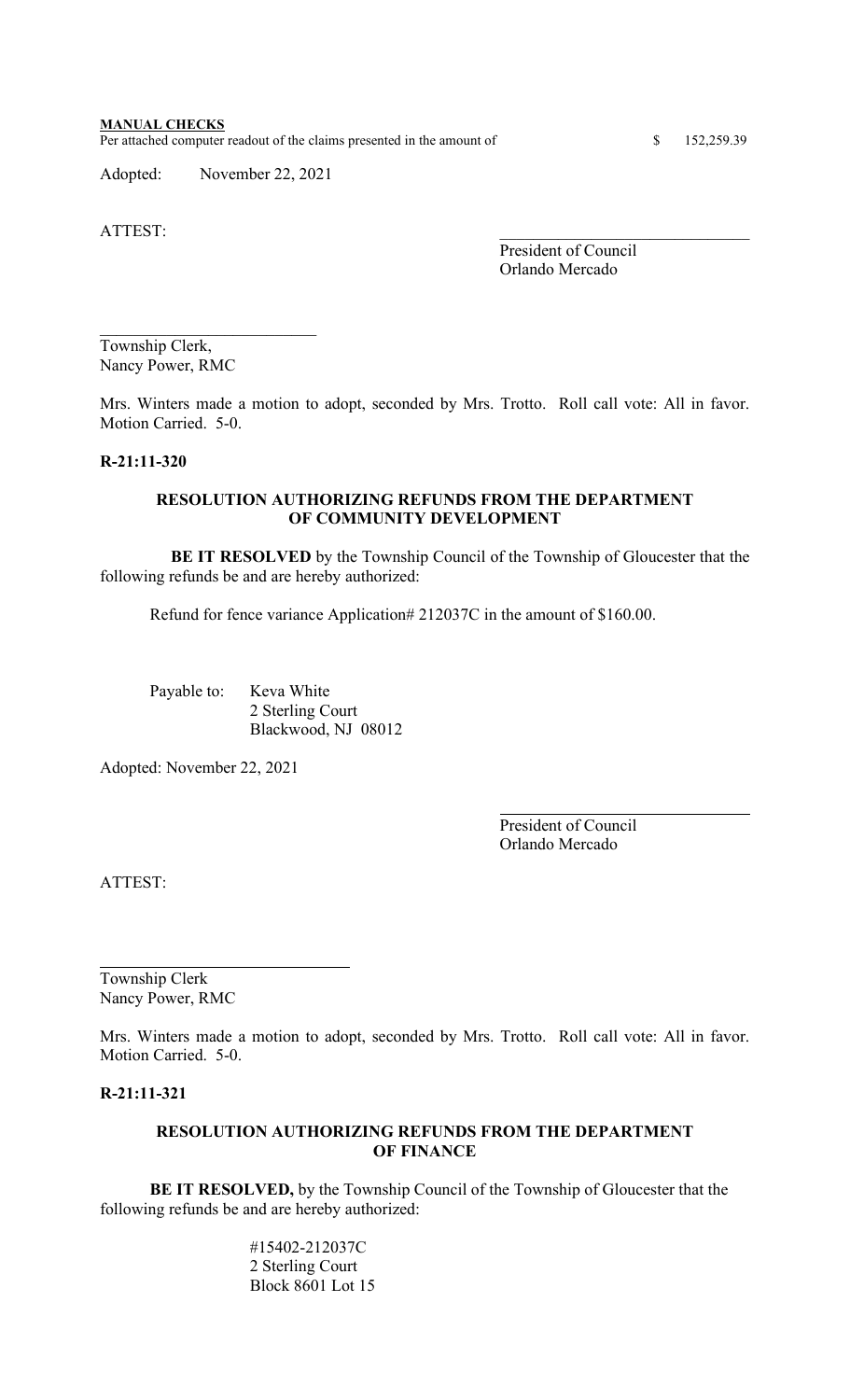Keva White 2 Sterling Court Blackwood, NJ 08012 Balance of unexpended escrow: \$150.00

Adopted: November 22, 2021

\_\_\_\_\_\_\_\_\_\_\_\_\_\_\_\_\_\_\_\_\_\_\_\_\_\_\_\_\_\_\_\_\_\_\_\_\_\_\_\_

President of Council Orlando Mercado

ATTEST:

Township Clerk Nancy Power, RMC

Mrs. Winters made a motion to adopt, seconded by Mrs. Trotto. Roll call vote: All in favor. Motion Carried. 5-0.

#### **R-21:11-322**

## **RESOLUTION TO AUTHORIZE THE TAX COLLECTOR TO GRANT SENIOR CITIZEN, DISABLED, OR VETERAN DEDUCTION FOR THE YEAR 2021 AS INDICATED AND TO ADJUST ANY BALANCE**

**WHEREAS**, the following applicants are the owners of a residential property located in the Township of Gloucester, and,

**WHEREAS**, they have properly filed an application for a Senior Citizen, Disabled, or Veteran Deduction with proof of eligibility, and

**WHEREAS**, the Assessor has reviewed and approved said application and adjusted the records for 2021,

 **THEREFORE, BE IT RESOLVED** by the Township Council of the Township of Gloucester that the Tax Collector is authorized to grant said deduction and/or adjust any resulting balances for the year 2021 and refund any balances for the amounts indicated.

| <b>Block</b> | Lot                                 | Name                            | <b>Comment</b>                          | <b>Amount of Deduction</b> |
|--------------|-------------------------------------|---------------------------------|-----------------------------------------|----------------------------|
| 203          | 8                                   | Lorraine Ricci                  | Add Widow of Vet<br>Deduction 2021      | 250.00                     |
| 7814         | 4.02                                | Ervin Hannah                    | Add Veteran<br>Deduction 2021           | 250.00                     |
| 8003         | 2<br>C <sub>2702</sub>              | John J. Morley                  | Add Veteran<br>Deduction 2021           | 250.00                     |
| 8003         | $\overline{2}$<br>C <sub>2702</sub> |                                 | Add Senior                              | 250.00                     |
| 3004         | 10                                  | Joan DuPont<br>a/k/a Joan Baine | Add Veteran                             | 250.00                     |
| 8701         | 29                                  | Michael Kennedy                 | Add Senior<br>Deduction 2021            | 250.00                     |
| 11602        | 29                                  | Jane Daly                       | <b>Add Disability</b><br>Deduction 2021 | 250.00                     |
| 18402        | 9                                   | <b>Steven Lawrence</b>          | <b>Add Disability</b>                   | 250.00                     |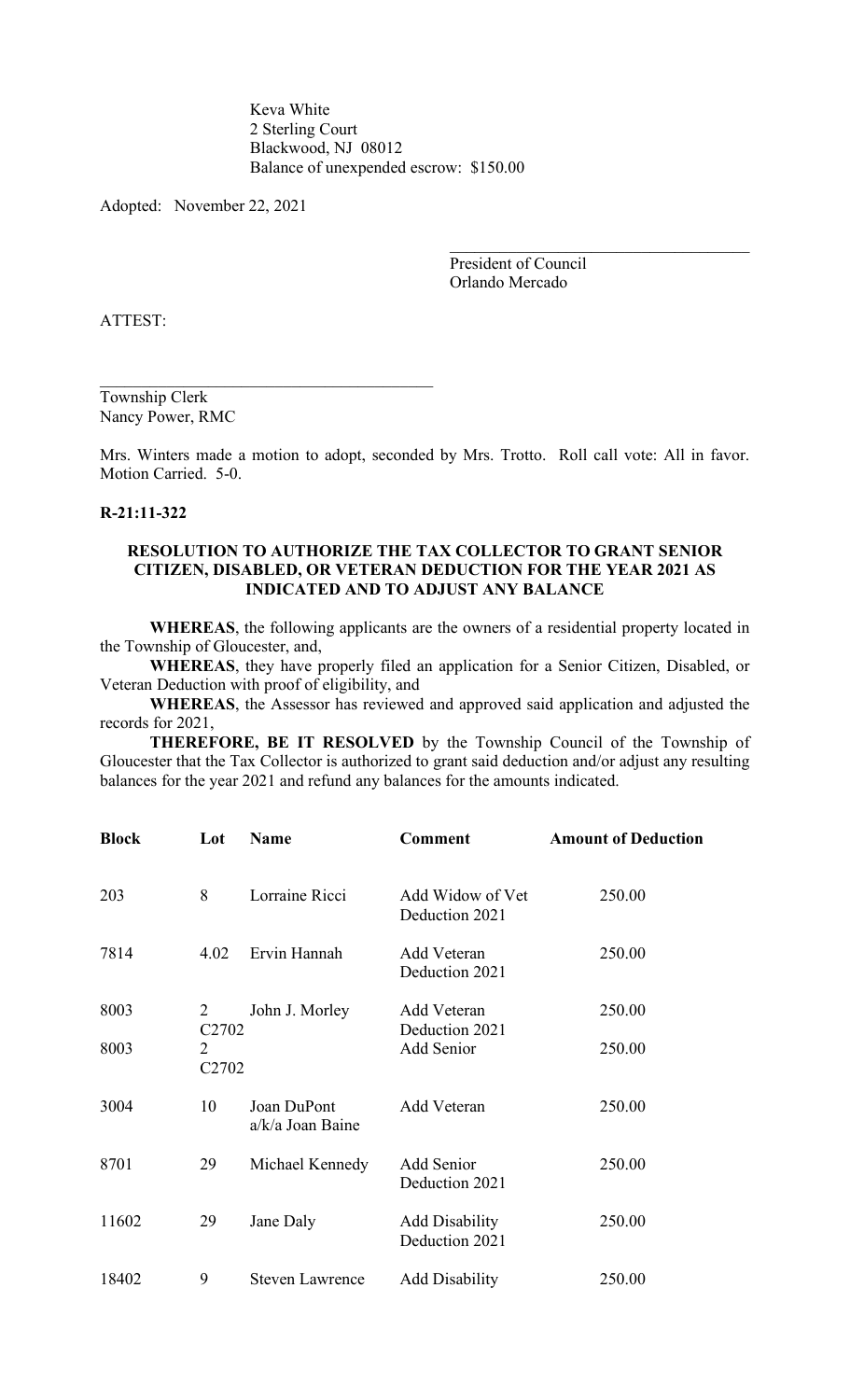Deduction 2021

Adopted: November 22, 2021

 $\mathcal{L}_\text{max}$  and  $\mathcal{L}_\text{max}$  and  $\mathcal{L}_\text{max}$  and  $\mathcal{L}_\text{max}$ 

 $\mathcal{L}_\mathcal{L}$  , where  $\mathcal{L}_\mathcal{L}$  , we are the set of the set of the set of the set of the set of the set of the set of the set of the set of the set of the set of the set of the set of the set of the set of the set o President of Council Orlando Mercado

Township Clerk Nancy Power, RMC

Mrs. Winters made a motion to adopt, seconded by Mrs. Trotto. Roll call vote: All in favor. Motion Carried. 5-0.

**R-21:11-323**

## **RESOLUTION AUTHORIZING REFUNDING OF TAXES**

**BE IT RESOLVED** by the Township Council of the Township of Gloucester to authorize the refunding of the following credit balances:

| <b>BLOCK LOT</b> |    | <b>NAME AND ADDRESS YEAR</b>                                                 | <b>AMOUNT REASON</b> |                         |
|------------------|----|------------------------------------------------------------------------------|----------------------|-------------------------|
| 14904            |    | Ronald and Valerie Padgett 2021<br>1 Teakwood Lane<br>Sicklerville, NJ 08081 |                      | $$2,622.45$ Overpayment |
| 18310            | 17 | Desmond & Aykine Hicks 2021<br>6 Point View Court<br>Sicklerville, NJ 08081  |                      | $$4,035.26$ Overpayment |

Adopted**:** November 22, 2021

 $\mathcal{L}_\mathcal{L}$  , which is a set of the set of the set of the set of the set of the set of the set of the set of the set of the set of the set of the set of the set of the set of the set of the set of the set of the set of

President of Council Orlando Mercado

Township Clerk Nancy Power, RMC

Mrs. Winters made a motion to adopt, seconded by Mrs. Trotto. Roll call vote: All in favor. Motion Carried. 5-0.

#### **R-21:11-324**

# **RESOLUTION EXTENDING MEMBER PARTICIPATION IN THE COOPERATIVE PRICING SYSTEM FOR COPY PAPER, COMPUTER PAPER AND ENVELOPES AND AUTHORIZING THE TOWNSHIP OF GLOUCESTER TO EXTEND THE COOPERATIVE PRICING AGREEMENT WITH CAMDEN COUNTY SYSTEM ID#57-CCCPS BID A-30/2021 (ON AN AS NEEDED BASIS)**

**WHEREAS**, N.J.S.A. 40A:11-11(5) authorizes contracting units to enter into Cooperative Pricing Agreements; and

**WHEREAS,** the County of Camden, hereinafter referred to as the "Lead Agency", has offered voluntary participation in a Cooperative Pricing System for the purchase of copy paper, computer paper, and envelopes; and

**WHEREAS,** the Township of Gloucester, County of Camden, State of New Jersey, wishes to continue their participation in the Camden County Cooperative Pricing System: and

**WHEREAS,** the term of the Camden County Cooperative Purchase shall be for a term commencing on November 1, 2021 through April 30, 2022 with the option to exercise a six month option; and

**NOW, THEREFORE, BE IT RESOLVED** on this 22nd day of November, 2021 by the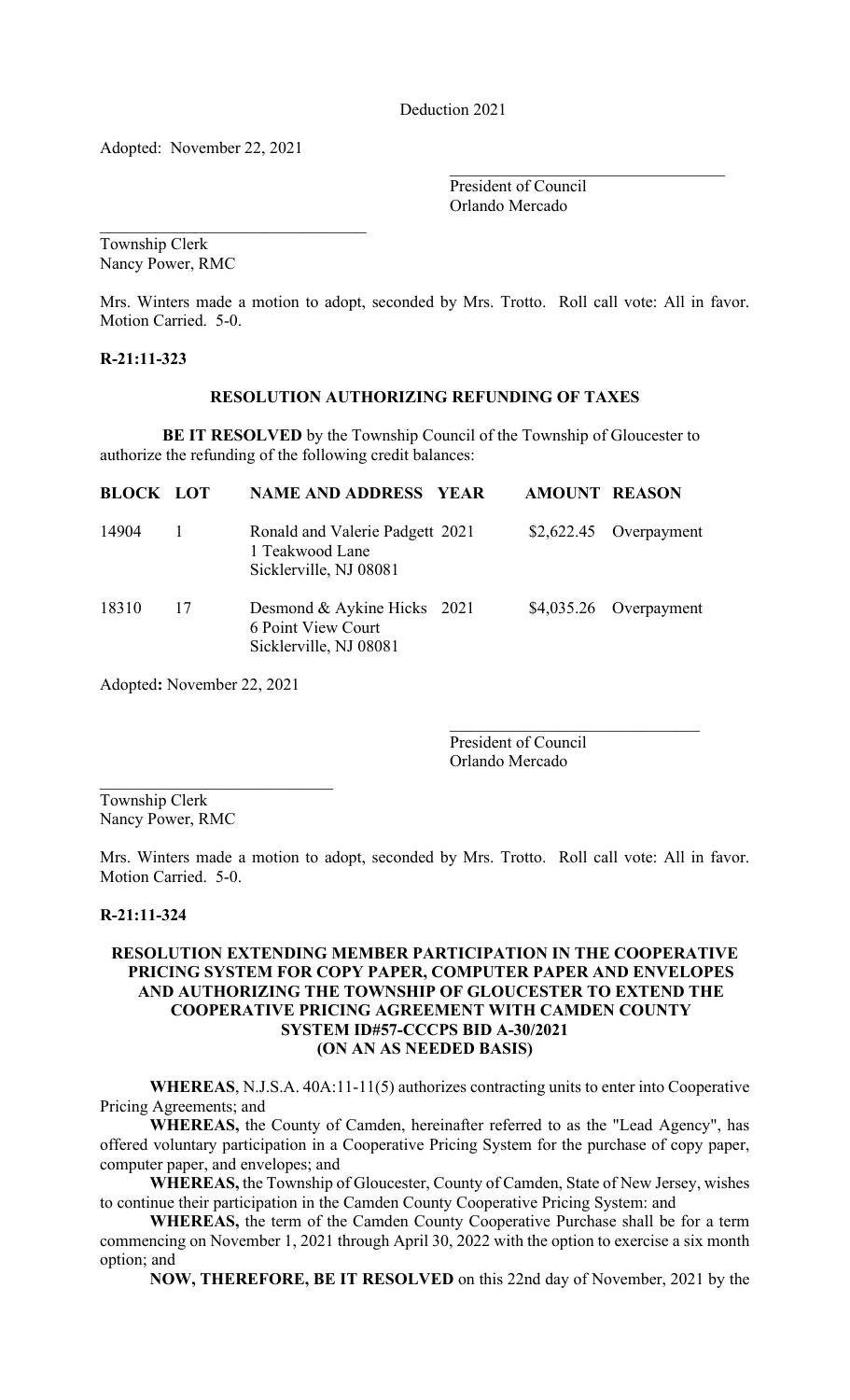Township Council of the Township of Gloucester, County of Camden, State of New Jersey that Gloucester Township does hereby extend their participation in the Cooperative Pricing Agreement with Camden County.

Adopted: November 22, 2021

ATTEST:

President of Council Orlando Mercado

Township Clerk Nancy Power, RMC

Mrs. Winters made a motion to adopt, seconded by Mrs. Trotto. Roll call vote: All in favor. Motion Carried. 5-0.

# **R-21:11-325**

## **RESOLUTION EXTENDING MEMBER PARTICIPATION IN THE COOPERATIVE PRICING SYSTEM AND AUTHORIZING THE TOWNSHIP OF GLOUCESTER TO EXTEND THE COOPERATIVE PRICING AGREEMENT WITH CAMDEN COUNTY AND DEER CARCASS REMOVAL SERVICE, LLC**

**WHEREAS**, N.J.S.A. 40A:11-11(5) authorizes contracting units to enter into Cooperative Pricing Agreements; and

**WHEREAS**, the County of Camden, hereinafter referred to as the "Lead Agency," has offered voluntary participation in a Cooperative Pricing System for the removal of Deer Carcass (BID A-45/2019 Third Year Option); and

**WHEREAS**, the Township of Gloucester, County of Camden, State of New Jersey, wishes to continue their participation in the Camden County Cooperative Pricing System.

**NOW, THEREFORE, BE IT RESOLVED** on this 22nd day of November, 2021, by the Township Council of the Township of Gloucester, County of Camden, State of New Jersey that Gloucester Township does hereby extend their participation in the Cooperative Pricing Agreement, Third Year Option, with Camden County from October 1, 2021 through September 30, 2022.

Adopted: November 22, 2021

President of Council Orlando Mercado

Attest:

Township Clerk Nancy Power, RMC

Mrs. Winters made a motion to adopt, seconded by Mrs. Trotto. Roll call vote: All in favor. Motion Carried. 5-0.

#### **R-21:11-326**

## **RESOLUTION AUTHORIZING A REDUCTION IN PERFORMANCE BONDS FOR STREET ENCROACHMENT PERMIT APPLICATIONS**

**WHEREAS,** the applicant for the street encroachment application, S0000170A – 241 Empire Avenue, has supplied the Township of Gloucester with a Performance Bond in the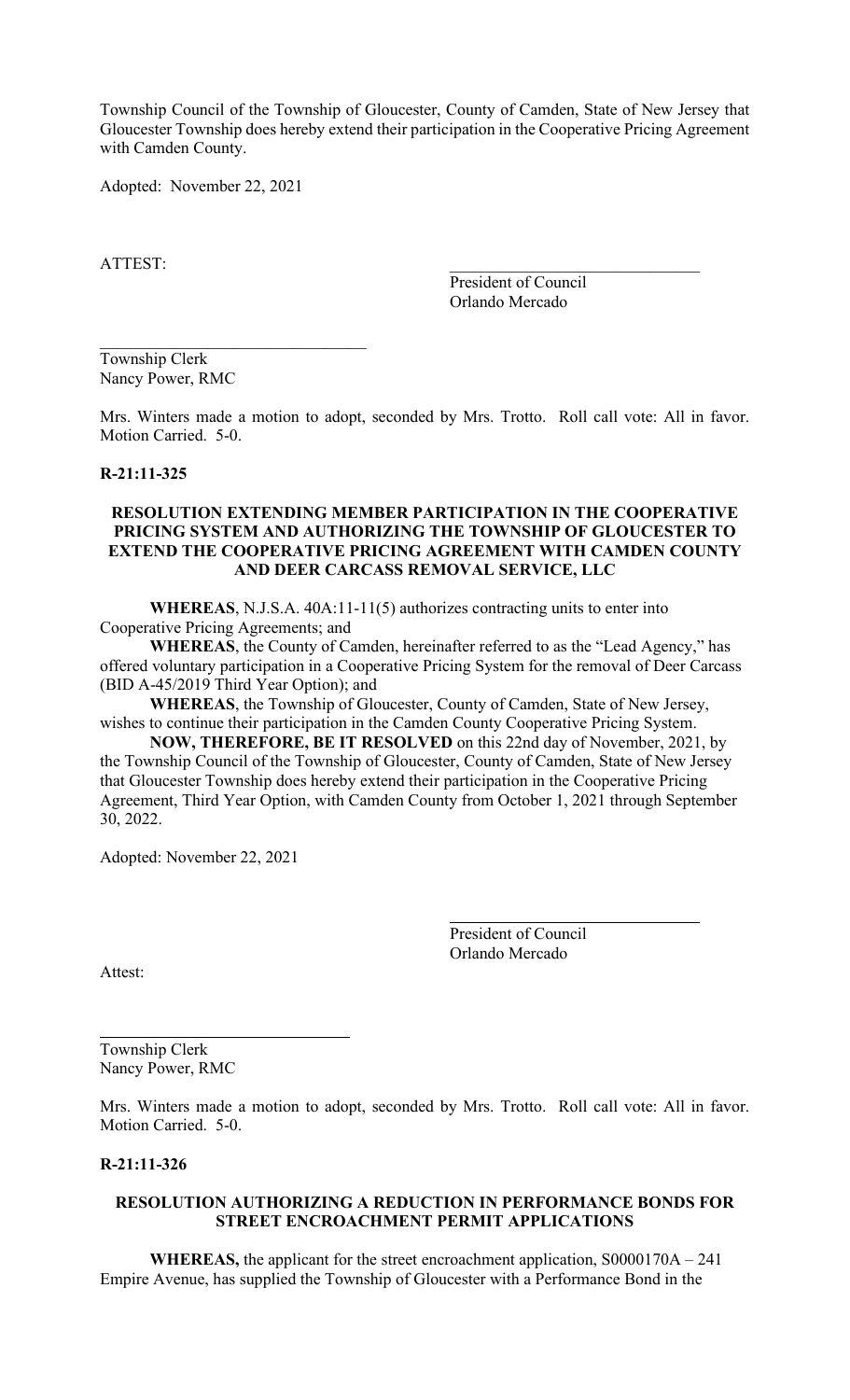amount of \$1200.00, and

**WHEREAS**, the Engineer has inspected this project and has given his report to the Township Council of the Township of Gloucester, and

**NOW, THEREFORE, BE IT RESOLVED,** the Township Council of the Township of Gloucester does hereby authorize the reduction of the Performance Bond and installation of a Maintenance Bond for a period of 2 years for Elite Building Construction Corp. as follows:

From: \$1200.00 to \$600.00 2 Year Maintenance Bond Term Ending: 11/22/2023

Elite Building Construction Corp. APPLICATION: S000170A 49 Linden Avenue PERMIT: 000170 Mantua, NJ 08051-1526

Adopted: November 22, 2021

President of Council Orlando Mercado

ATTEST:

Township Clerk Nancy Power, RMC

Mrs. Winters made a motion to adopt, seconded by Mrs. Trotto. Roll call vote: All in favor. Motion Carried. 5-0.

#### **REGULAR AGENDA:**

**R-21:11-327**

# **RESOLUTION AUTHORIZING THE TAX COLLECTOR TO CONDUCT AN ACCELERATED ELECTRONIC TAX SALE FOR THE CALENDAR YEAR 2021**

**WHEREAS**, state statute N.J.S.A. 54:5-19.1 authorizes electronic tax sales pursuant to rules and regulations to be promulgated by the Director of the Division of Local Government Services, and

**WHEREAS**, the Director of the Division of Local Government Services has promulgated rules and regulations for electronic tax sales and approved NJ Tax Lien Investors/Realauction.com, LLC to conduct electronic tax sales; and

**WHEREAS**, an electronic tax sale is innovative and provides a greater pool of potential lien buyers, thus creating an environment for a more complete tax sale process; and

**WHEREAS**, the Township of Gloucester wishes to participate in an electronic tax sale; and

**WHEREAS**, the rules and regulations require a municipality to send two (2) notices of tax sale to all properties included in said sale; and

**WHEREAS**, the rules and regulations allow said municipality to charge a fee up to \$25.00 per notice for the creation, printing, and mailing of said notices; and

**WHEREAS**, in an effort to more fairly assign greater fiscal responsibility to delinquent taxpayers, the Township of Gloucester wishes to charge up to \$25.00 per notice mailed which will be assessed specifically to the delinquent accounts that are causing the need for a tax sale and not to the general tax base;

**NOW, THEREFORE, BE IT RESOLVED** by the Mayor and the Township Council of the Township of Gloucester that the Tax Collector is hereby authorized to participate in the accelerated electronic tax sale program and is hereby authorized and directed to charge a fee of up to \$25.00 per notice for each tax sale notice sent in conjunction with the 2021 Accelerated